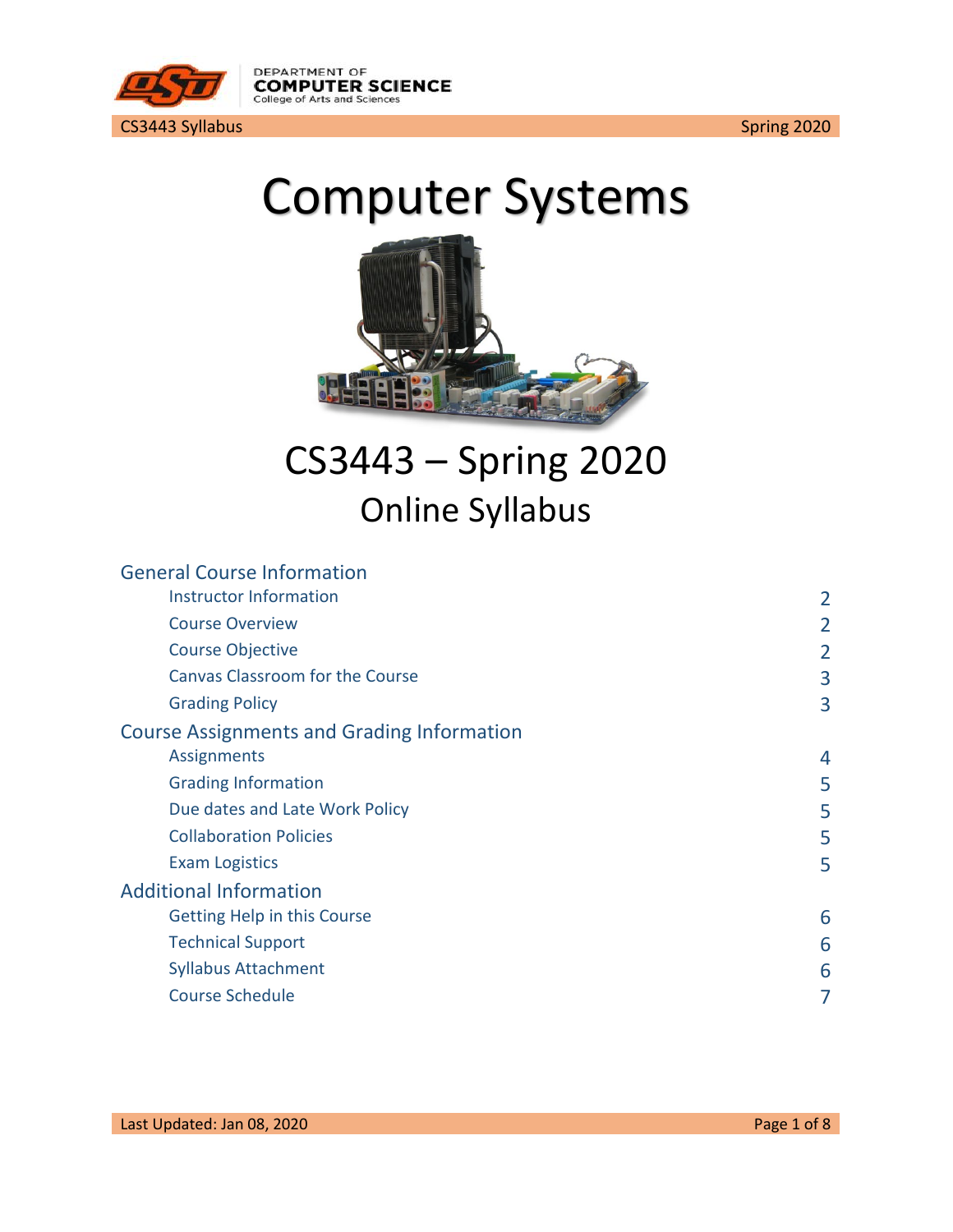

#### General Course Information

<span id="page-1-1"></span><span id="page-1-0"></span>

| Time & Location:             | Online                     |                                                               |
|------------------------------|----------------------------|---------------------------------------------------------------|
| Instructor Information:      |                            |                                                               |
| Instructor:                  |                            | Dr. Shital Joshi                                              |
| Email:                       |                            | Shital.Joshi@okstate.edu                                      |
| Office:                      |                            | 229 MSCS; Stillwater, OK 74078-1053 USA                       |
| Phone:                       |                            | 1-405-744-5273                                                |
| <b>Virtual Office Hours:</b> |                            | Tues/Thurs $3:30 - 4:30$ PM (CT) and by appointments          |
| <b>Course Credit:</b>        | 3.0                        |                                                               |
| <b>Prerequisites:</b>        |                            | CS 2133 with a grade of "C" or better                         |
| <b>Textbooks:</b>            |                            | David Patterson and John Hennessy "Computer Organization and  |
|                              |                            | Design: The Hardware/Software Interface", 5th edition, Morgan |
|                              |                            | Kauffman Publisher, 2013. ISBN: 978-0-12-407726-3.            |
| Software:                    | <b>SPIM MIPS Simulator</b> |                                                               |

#### <span id="page-1-2"></span>**Course Overview**

Learn in detail functional and register level description of computer systems, computer structures, addressing techniques, macros, linkage, input-output operations. Introduction to file processing operations and auxiliary storage devices. Material is supplemented by programming assignments, which are implemented in assembly language.

#### <span id="page-1-3"></span>**Course Objective**

Upon the successful completion of the course, the students should be able to:

- Demonstrate programming proficiency using various addressing modes and data transfer instruction of the target computers.
- Program using the capabilities of the stack, program counter and registers and understand how these are used to execute a machine code program.
- Understand various conventional computational organizations and their strengths and weaknesses.
- Understand the concept of memory hierarchy.
- Understand how I/O devices interface with the processor, memory.
- Understand interrupts and how can they be handled.
- Analyze and evaluate computer performance.
- Analyze MIPS microprocessor design and MIPS instruction set architecture.
- Describe how a CPU performs instructions during fetch-decode-execute cycle and how memory supports its actions taking MIPS as a reference architecture.
- Understand how pipelining can improve CPU performance for MIPS architecture.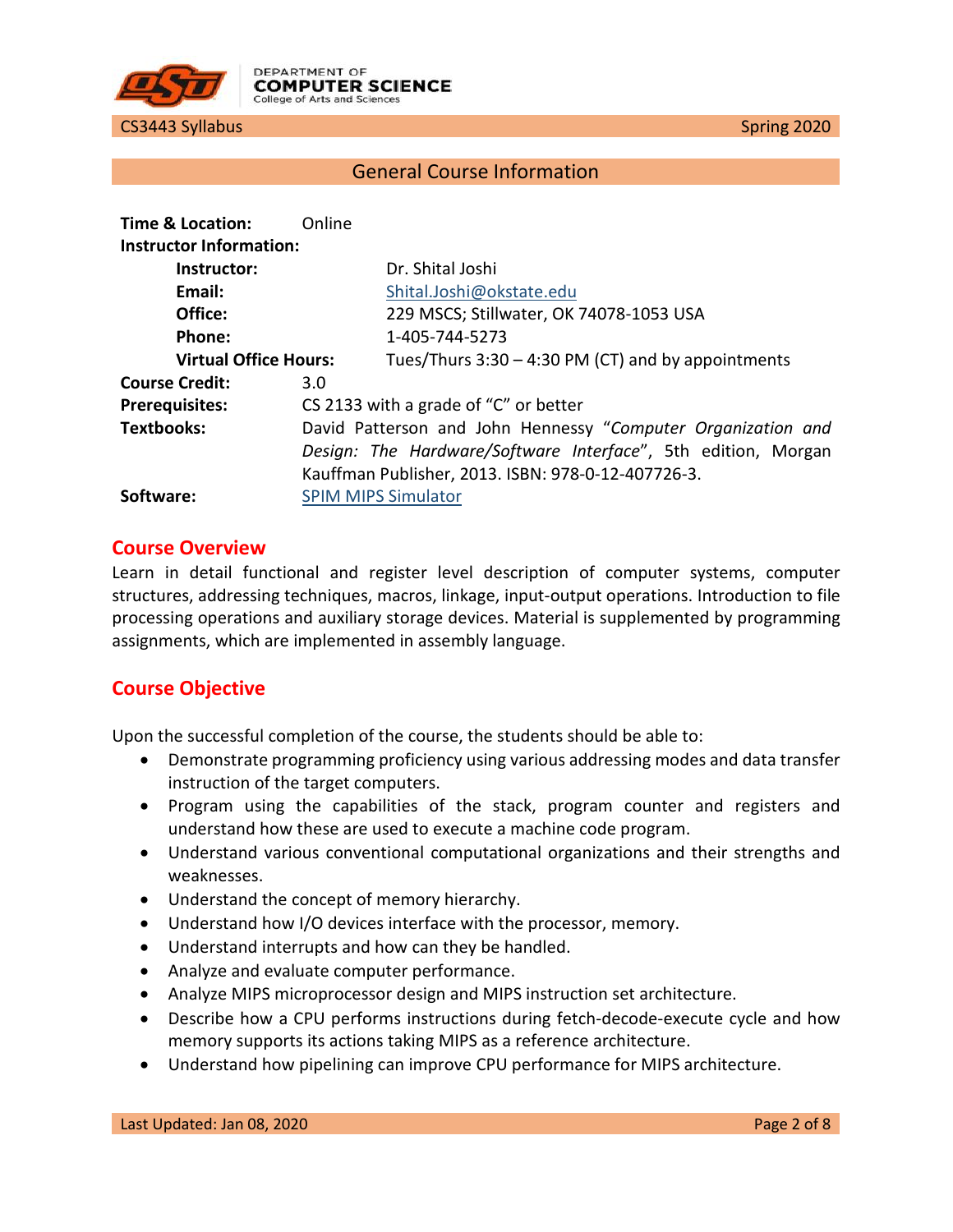

### <span id="page-2-0"></span>**Canvas Classroom for the Course**

The course uses Canvas which can be accessed at [https://canvas.okstate.edu.](https://canvas.okstate.edu/) Students can sign in using their O-Key username and password provided by OSU. After sign-in, students can see the Canvas *Dashboard*, which provides a list of links for the courses in which they are enrolled. This course will be listed as CS 3443 Computer Systems Online Spring 2020. Click on that link to go to the course homepage. Near the left side of that page is a menu of links, with Home (the homepage) at the top.

The three primary sections of the Home page are:

- *Home* (at the top) provides you all the lecture videos and additional materials/handsout for the course. You can find your syllabus in this section.
- *Announcements* (near the top) provides you with important and time-sensitive updates and comments on class matters. Should something happen to prevent the instructor from being available during his office hours on any given date, he will make an effort to post a notice in this section of the Canvas classroom.
- *Assignments* (below Announcements) contains all the documents related to assignments and from this section you will be able to submit your assignments.
- *Discussions link* (in the left-side menu) takes you to the list of course discussion forums. Here, you will find a forum labeled Student Lounge for nifty news and casual conversation, a general Q&A forum where questions/discussion concerning assignments or other aspects of the course can be posted, as well as Assignment Forums, in which specific, topical discussion prompts will be posted by the instructor. Please keep your comments clean and civil.

Since this is an online course, it is students' responsibility to keep track of all announcements, course contents and due dates.

#### <span id="page-2-1"></span>**Grading Policy**

The final grade will be assigned based on the point total as:

| $90\% - 100\%$   | А |
|------------------|---|
| $80\% - 89.99\%$ | R |
| 70% -- 79.99%    | C |
| $60\% - 69.99\%$ | D |
| Less than 59.99% | F |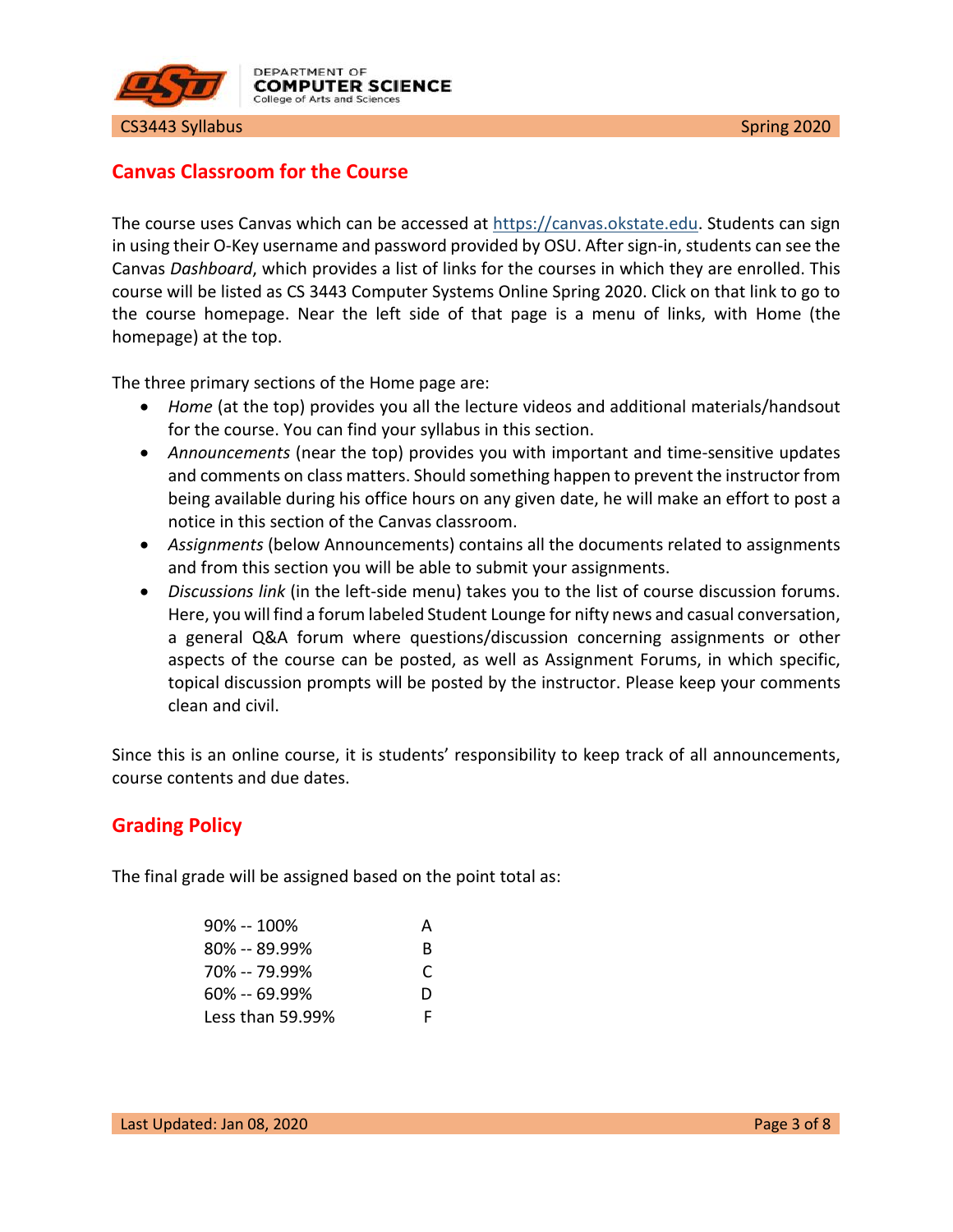

#### <span id="page-3-0"></span>Course Assignments and Grading Information

#### <span id="page-3-1"></span>**Assignments**

The course assignment is categorized as *home assignments* and *participation in discussions*. There are 5 home assignments throughout the semester, which include written assignment, programming assignments (MIPS Programming) and numerical problems. Students will have a total of 7 days (including holidays) to submit the assignments. All assignments must be submitted through Canvas. Any submission made through email will not be entertained. All your assignments will be checked in **Turnitin** for any plagiarism.

Since this is an online course, discussion forms an integral part of the grade. Each student is expected to post at least three posts in a weekly conversation. The topic of discussion will be given related to the subject matter discussed in the previous week. The students' post should demonstrate their understanding of the material. Each student should demonstrate that they have observed the video lecture of the past week and have understood the topic well. Based on the video lecture and/or assigned topic, the students should give their response. Students can give multiple views and/or motivate other students' response. Simply by stating "I agree" or "That is an interesting idea" will not earn any credit. Students' response will be graded based upon their analysis and the critical thinking. Focus will be given to the response that indicates the ability to handle the conceptual ideas rather than the response containing just a fact.

The topic for the first post will be given by the instructor and the student need to give his/her response within 7 days (including holidays).

For the  $2^{nd}$  post, each student needs to post at least one question based on the last week video lecture and need to post at least one answer to somebody else question. Each student needs to post his/her question within 3 days from the day link is made available. Also, each student need to submit his/her answer by the next 3 days. When posting question, you have give your understanding first then post the question.

Students are free to make more than three times if, they feel that their post is not of high quality. However, grading will be done based on the post that falls within the given intervals.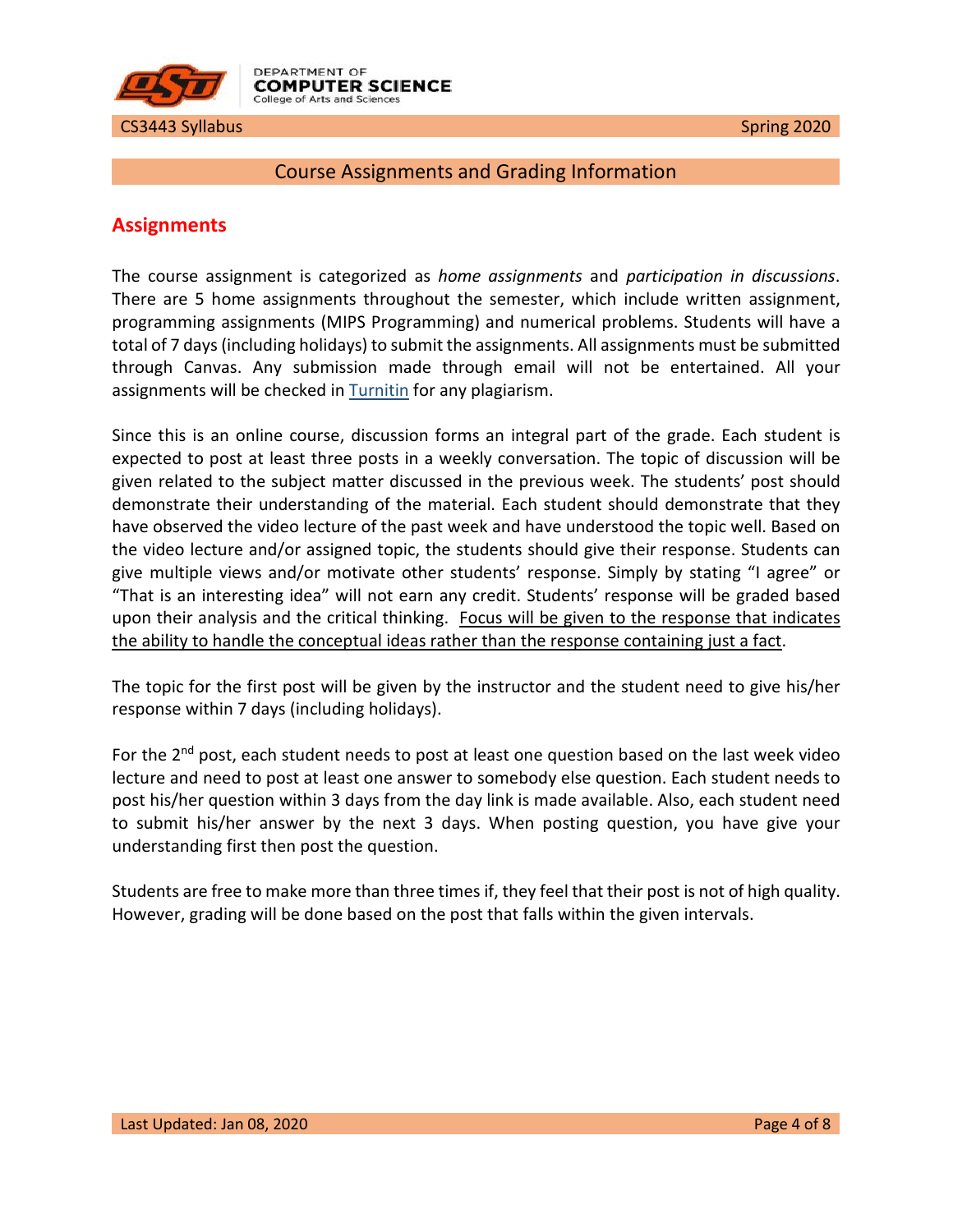



### <span id="page-4-0"></span>**Grading Information**

The final grade will be calculated based on individual grades received on home assignments, discussion participation, mid-term exam and the final exam. The weighting for each of these are:

| Home Assignments             | 40% |
|------------------------------|-----|
| Participation in Discussions | 30% |
| $1^{\text{st}}$ Exam         | 10% |
| 2 <sup>nd</sup> Exam         | 10% |
| Final Exam                   | 10% |

#### <span id="page-4-1"></span>**Due dates and Late Work Policy**

Each assignment is due by 11:59 PM (CT) on the date specified on the assignment handout posted on the Canvas classroom site. Late penalty is 10% per class day. Assignments turned after a week late from the due date will not be accepted. Late work policy for  $1<sup>st</sup>$  discussion post is same as that of the assignment but for 2<sup>nd</sup> and 3<sup>rd</sup> discussion posts, late work policy is different. Failure to post response to these discussions within the specified time will lead to 0 for that particular post.

#### <span id="page-4-2"></span>**Collaboration Policies**

Each assignment is to be submitted individually. However, students can discuss concepts, ideas and techniques among their peers/instructor. After discussion, each student must write up his/her own solution. Copying another person's work, in part or in whole, is not allowed. Sharing solution, in part or in whole, is considered cheating as well. If any student is unsure whether collaboration is acceptable, speak with the instructor in advance. Students are responsible to take care of their solutions and prevents it from leaking.

#### <span id="page-4-3"></span>**Exam Logistics**

Exams must be administered by a proctor or proctoring service approved by OSU. The exams must be taken within the days specified:

| $1st$ Exam | Feb 17 <sup>th</sup> and Feb 20 <sup>th</sup> , 2020 |
|------------|------------------------------------------------------|
| $2nd$ Exam | Mar $23^{rd}$ and Mar $26^{th}$ , 2020               |
| Final Exam | May 05, 2020                                         |

We will use Examity for our course and the proctoring service will be Level 3. You can get additional information at: [https://osuonline.okstate.edu/Proctoring.vbhtml.](https://osuonline.okstate.edu/Proctoring.vbhtml)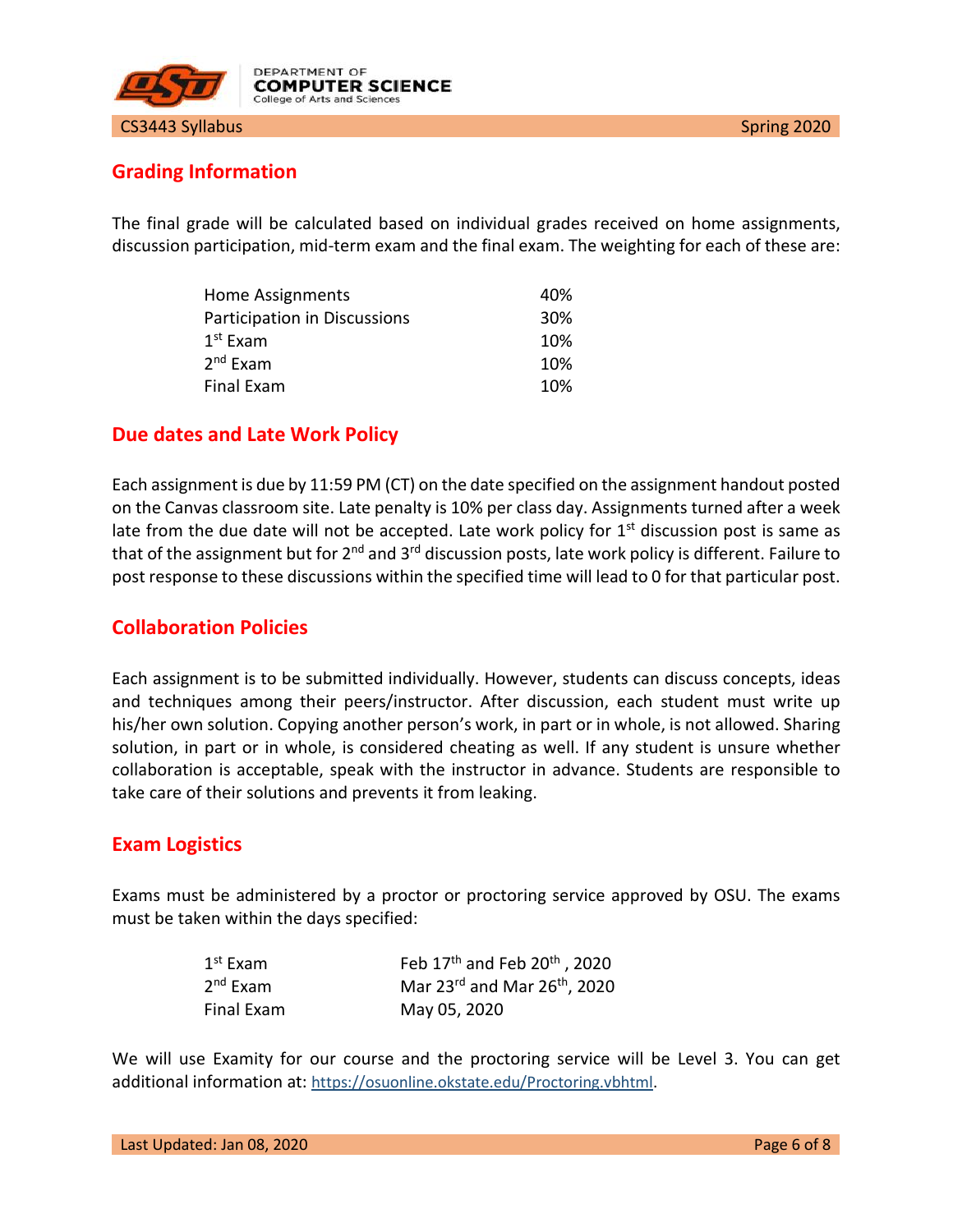

#### Additional Information

#### <span id="page-5-1"></span><span id="page-5-0"></span>**Getting Help in this Course**

Any questions concerning the content of the course and assignments should be directed to the appropriate course discussion forum. This allows your questions to be answered by anyone monitoring the discussion forum and the answer can be beneficial to all the board reader. Students can expect that the course instructor to respond any question posted in the discussion forum within 24 hours.

If any students need any additional help, they are encouraged to email the instructor at the instructor's email address. The typical respond time will be within 24 hours. For prompt response, please include the course number in the square bracket, followed by the brief message subject; for example:

*[CS 3443: Online] MIPS Error: Exception occurred at PC = 0x00000000*

#### <span id="page-5-2"></span>**Technical Support**

You can reach OSU Arts & Sciences Outreach Office at:

| Email: | casoutreach@okstate.edu |
|--------|-------------------------|
| Phone: | 1-405-744-5647          |

#### <span id="page-5-3"></span>**Syllabus Attachment**

Other useful information, such as important dates throughout the semester, can be found on the [OSU-Stillwater syllabus attachment](https://academicaffairs.okstate.edu/sites/default/files/Fall%202018%20Syllabus%20Attachment_0.pdf) and the [OSU-Tulsa syllabus attachment](https://cs.okstate.edu/%7Ebem/Syllabus%20Attachment%20TULSA%20Fall%2018.pdf) for the current semester.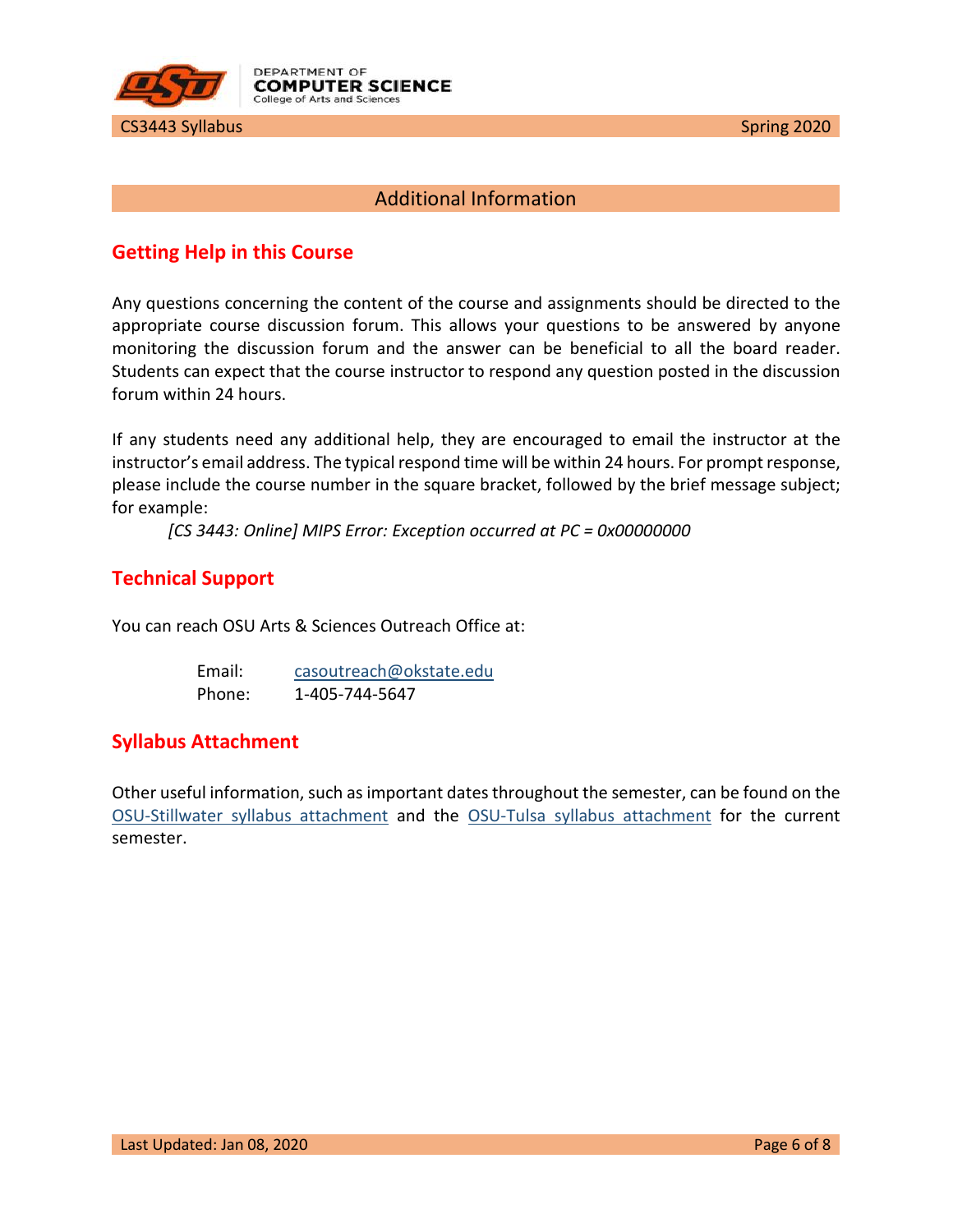

<span id="page-6-0"></span>

| <b>Week</b>    | <b>Topics</b>                                                                                                                                                                                                    |
|----------------|------------------------------------------------------------------------------------------------------------------------------------------------------------------------------------------------------------------|
| $\mathbf{1}$   | Introduction and Performance: Technology trends; Basic Organization of Von<br>Neumann machine; Measuring CPU performance; Amdahl's law and averaging<br>performance metrics                                      |
| $\overline{2}$ | MIPS Introduction: Components of an instruction set; understanding instruction set<br>from implementation perspective; introduction to RISC and CISC architecture and<br>example instruction set.                |
| 3              | MIPS Continuation: Representing instructions for arithmetic operations; logical<br>operations; decision-making.<br>Individual programming assignment 01                                                          |
| $\overline{4}$ | MIPS Continuation: Supporting procedures; handling 32-bit immediate and addresses;<br>implementing arrays and pointers.                                                                                          |
| 5              | x86 Instructions and comparison with MIPS instructions; various steps in transforming<br>a C program in a disk to a running program<br>Individual programming assignment 02                                      |
| 6              | Review and Mid-Term Examination                                                                                                                                                                                  |
| $\overline{7}$ | Number Representations: Signed and Unsigned number representation; Fixed- and<br>floating-point systems                                                                                                          |
| 8              | Datapath Design: Logic design (combinational logic and sequential logic); building a<br>datapath; simple implementation scheme of datapath and control unit for MIPS<br>architecture<br>Individual assignment 03 |
| 9              | Pipelining: Overview of pipelining; non-pipelined vs pipelines performance; data<br>dependencies; pipeline hazards<br>Individual assignment 04                                                                   |
| 10             | <b>Student's Spring Break</b>                                                                                                                                                                                    |
| 11             | Review and Mid-Term Examination                                                                                                                                                                                  |
| 12             | Memory Hierarchy: Introduction to memory systems; basics of Cache; measuring and<br>improving Cache performance                                                                                                  |